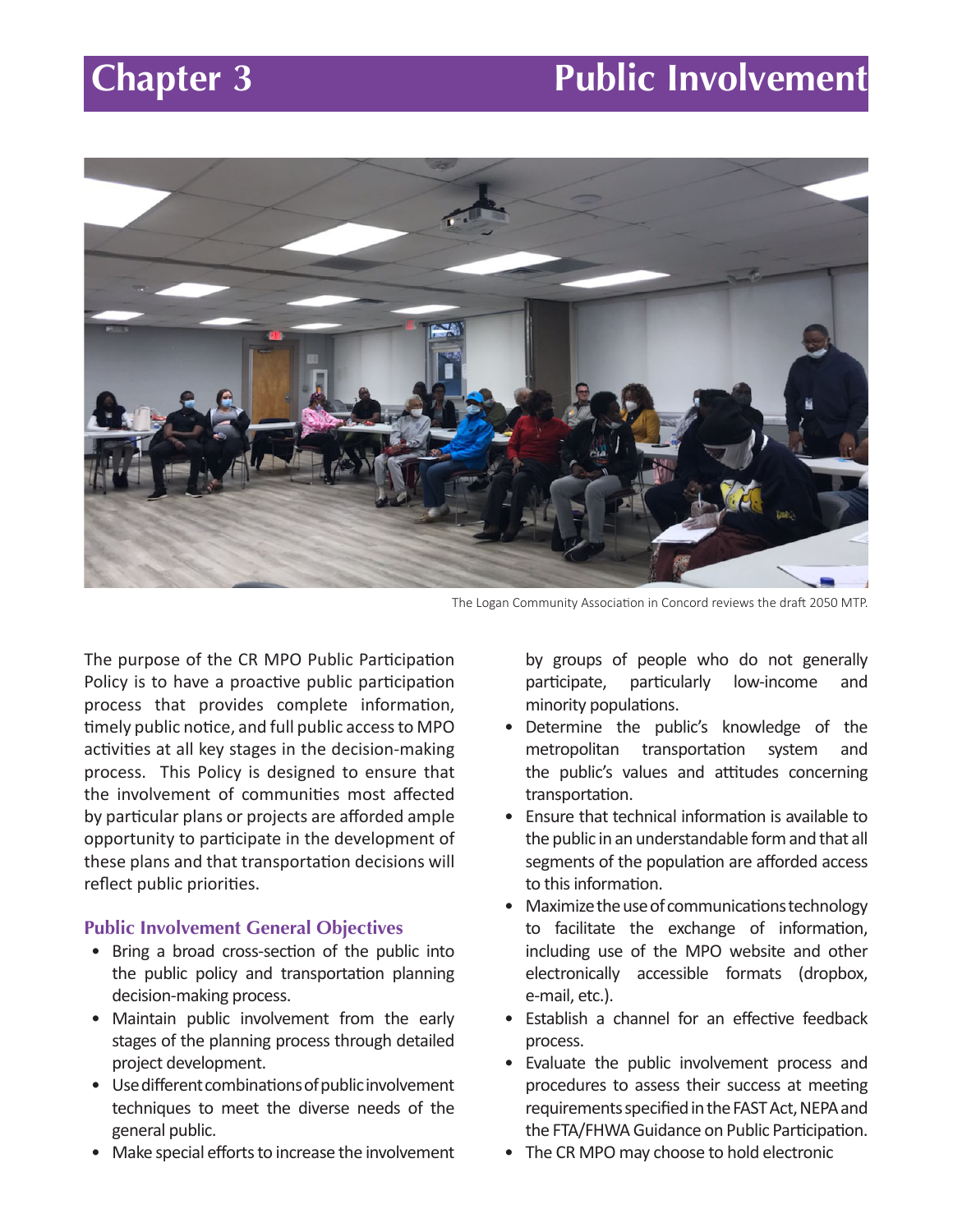meetings solely online or electronically. The decision to hold an electronic meeting will be made by the Chair and Vice-Chair of each respective board in consultation with the MPO Director. In these cases, a telephone number will also be published for individuals without internet access.

## **Public Involvement for the MTP**

With regard to the multi-modal Metropolitan Transportation Plan, public review and participation process is designed to provide early and adequate opportunities for citizens and public officials (including elected officials) to be involved in the CR MPO MTP development. It is also designed to involve all parties in the early stages of plan development and the subsequent update process and provide gradual progression from the general information (vision setting and formulation of goals, objectives and policies) pertaining to the plan to very specific information regarding alternatives and plan selection.

## **Public Involvement Commitments**

**1.** The Cabarrus-Rowan (CR) Metropolitan Planning Organization will provide opportunity for early and meaningful public involvement in the development and update of the MTP.

**2.** Proactive participation techniques will be employed to involve citizens and provide full access to information and technical data. These will generally include, but not be limited to: public meetings/hearings, surveys, charrettes, mass media, etc. Visualization techniques shall be used to enhance the public's understanding of MPO plans and programs. The techniques will be used in an appropriate manner when presenting and describing MPO plans and programs.

**3.** Information dissemination, notification of meeting, publication of proposed plans will be integral elements of the public involvement process.

**4.** The MPO will initiate the MTP update process as required by the FAST Act, the Clean Air Act Amendments (CAAA) and subsequent federal regulations. Elements of the Transportation Plan, and/or amendments will meet all current Federal Highway Administration (FHWA), Federal Transit Administration (FTA), Environmental Protection Agency (EPA), and the North Carolina Department of Transportation (NCDOT) requirements.

**5.** The public comment period for all elements of the MTP will be for a minimum 30 day public comment period, effective from the date of the public notice publication. Written comments will be received during the comment period and will be directed to the MPO. The contact person, phone number and e-mail address will be included in the public notice.

**6.** Public meeting(s) will be held to: formulate a vision for the MTP development; provide the public background information on the metropolitan transportation system and other issues as well as the proposed framework of the Transportation Plan update process; and to receive citizen input.

**7.** All public meetings (forums) designed to solicit public comment will be held at various locations and times of day around the metropolitan area to encourage the greatest public participation. Public meetings will be held at locations accessible to persons with disabilities. Outreach activities will be conducted to inform minority and low-income groups and limited English-speaking groups of the opportunity for public comment. At least one-quarter of these meeting shall be held in minority and/or low income areas and within ¼ mile walk of a transit route in an easily accessible area.

**8.** The Cabarrus-Rowan MPO will maintain a website which shall include information on the MTP, meetings, other programs and appropriate information. The MPO staff shall post on the CR MPO website draft documents that are subject to the MPO's public review process for review and comment. Staff will also use the website to distribute information to the MPO membership.

**9.** The MPO shall assess the distribution of impacts on low-income and minority groups for investments identified in the MTP and publicize these findings on the MPO website.

**10.** The TCC will assemble all comments to forward to the Transportation Advisory Committee (TAC). The TAC may choose to hold a public hearing before adopting the Metropolitan Transportation Plan.